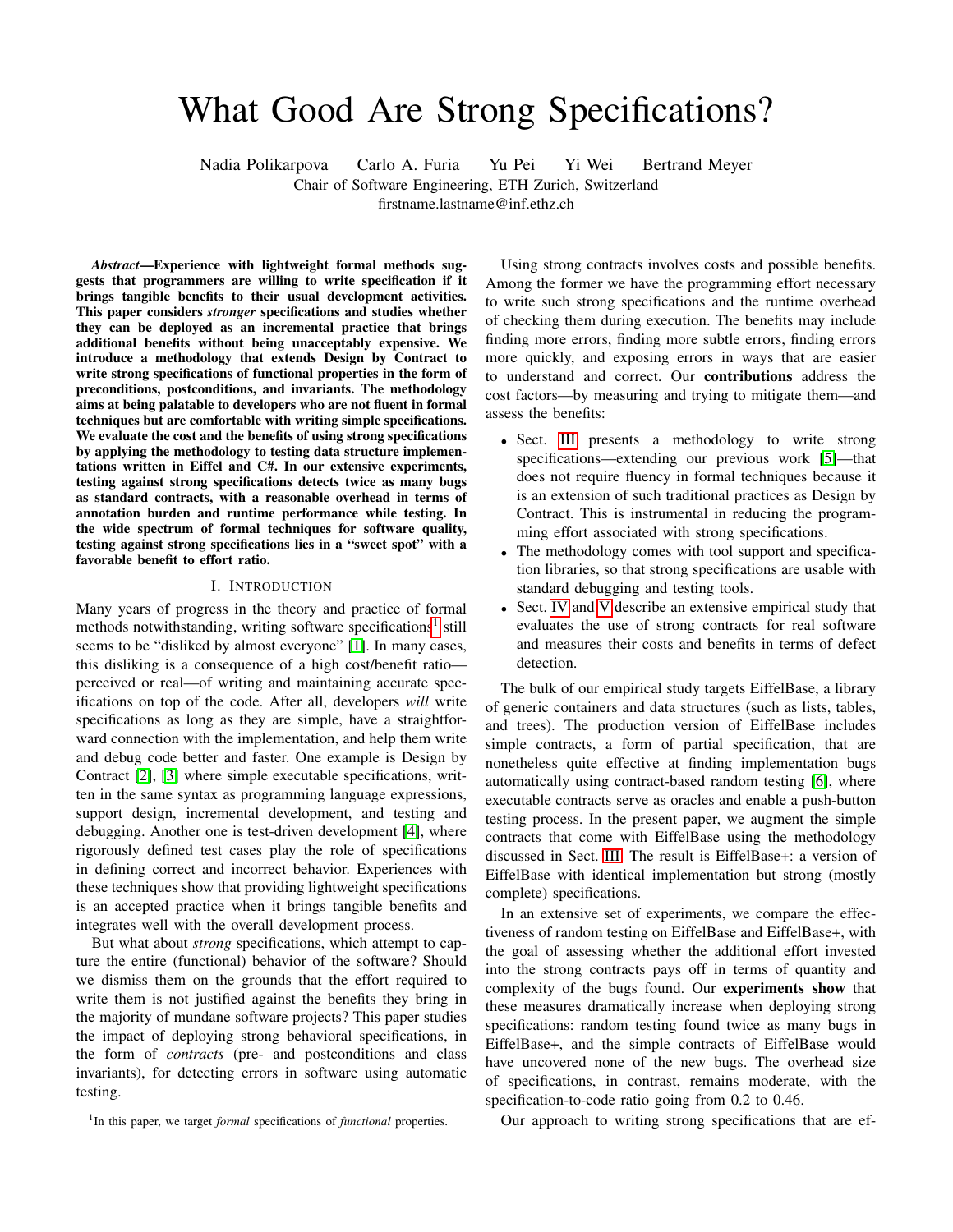```
merge right (other: LINKED LIST [G])
  require
    not after
    other \neq Void
    other \neq Current
  ensure
    count = old count + old other.count
    index = old index
  end
                                 TABLE I
```


TABLE II

<span id="page-1-2"></span>STANDARD SPECIFICATION OF ROUTINE *merge right* IN *LINKED LIST*. MODEL-BASED SPECIFICATION OF ROUTINE *merge right* IN *LINKED LIST*.

instead of the correct u·n·f·o·l·d.

fective for testing is not limited to Eiffel programs. In a companion set of experiments, we applied the same technique to writing strong specifications for the DSA C# library [\[7\]](#page-9-6) and tested the result using Pex [\[8\]](#page-9-7); in this case too we discovered new bugs with reasonable additional effort.

# II. STRONG SPECIFICATIONS: AN EXAMPLE

The following example illustrates and justifies the use of strong specifications. Consider the EiffelBase class *LINKED LIST*— Eiffel's standard implementation of linked lists. Like many containers in EiffelBase, *LINKED LIST* includes an internal cursor to iterate over elements of the list. The query<sup>[2](#page-1-1)</sup> index gives the cursor's position, which can be on any element of the list in positions 1 through *count*, or take the special boundary values 0 ("*before*" the list) and *count* + 1 ("*after*" the list). The attribute *count* denotes the number of elements in the list.

Tab. [I](#page-1-2) shows the EiffelBase specification of *LINKED LIST*'s routine (method) *merge right*. The routine inserts another list *other* passed as argument into the current list (denoted Current in Eiffel, corresponding to this in Java and C#) immediately after the cursor position. For example, if Current stores the sequence of elements b·a·r·t with cursor positioned on the "r" (*index* = 3) and *other* stores o·n·e, *merge right* changes Current to b·a·r·o·n·e·t. The precondition (require) specifies that the routine cannot be called when the cursor is *after*: there is no valid position to the right of it. It also demands that *other* be non-Void (null in Java and C#) and not aliased with the Current list: otherwise, merging is not well defined. The postcondition (ensure) describes some expected effects of executing *merge right*: the Current list will contain as many elements as it contained before the call to *merge right* (denoted by old *count*) plus the number of elements of the *other* list; and the cursor's position *index* will not change.

The contracts in Tab. [I](#page-1-2) are a good example of the kind of specification that Eiffel programmers normally write [\[9\]](#page-9-8): it is correct and nontrivial, and it can help detect errors in the implementation, such as performing partial merges or incorrectly leaving the cursor at a different position. Unfortunately the specification is also incomplete, because it does not precisely describe the expected state of the list after merging. In fact, the current implementation of *merge right* contains an error that is undetectable against the specification of Tab. [I.](#page-1-2) The error occurs in the special case of calling *merge right* with cursor <span id="page-1-3"></span>*before* the list (*index* = 0): the implementation will insert *other* at the second rather than at the first position. For example, merging f·o·l·d and u·n when the cursor is *before* yields f·u·n·o·l·d

Sect. [III](#page-1-0) presents a methodology to write, with moderate effort, strong specifications that extend and, whenever possible, complete this kind of partial specification. Tab. [II](#page-1-3) shows the strong specification obtained by applying the methodology to *merge right*, the way it appears in EiffelBase+. As is common in most Eiffel projects, the programmer who wrote *merge right* did a good job with the precondition, which is sufficiently detailed and need not be strengthened. The postcondition, however, turns into a single assertion that defines the *sequence* of elements stored in the list after calling *merge right* as the concatenation (operator +) of three segments: Current's original sequence up until position *index* (written *sequence*.*front* (*index*)), followed by *other*'s element sequence, followed by the original sequence from position *index* + 1 (written *sequence*.*tail* (*index* + 1)). This postcondition relies on an *abstract model* of the linked list in the form of a mathematical sequence of elements, which was already implicitly present above, in the informal description of the semantics of *merge right*. Models blend well with Eiffel's standard specification constructs to help formalize programmers' intuitive understanding of data structures semantics. Using the strong postcondition in Tab. [II,](#page-1-3) completely automatic testing with the AutoTest tool [\[6\]](#page-9-5) detected the error that occurs in *merge right* when the cursor is *before*.

The postcondition in Tab. [II](#page-1-3) describes how the sequence changes, but it does not say what does *not change*. Including the assertion *index* = old *index* from the original postcondition is not sufficient, as it only mentions one piece of state that does not change. Instead we include the assertion modify *sequence*, which means that *merge\_right* may only modify the sequence of elements in the Current list and *nothing else*. Together pre-, postcondition, and modify clause give a complete specification of *merge right* behavior, against which we can automatically test any implementation for correctness.

#### III. HOW TO WRITE STRONG SPECIFICATIONS

<span id="page-1-0"></span>Writing good specification is hard; at least this is the common belief. Experience with Design by Contract suggests that programmers can competently write simple specifications if they can be expressed using familiar syntax. See for example the specification in Tab. [I,](#page-1-2) which refers to regular class queries such as *count* and *index*, also used in the implementation.

<span id="page-1-1"></span><sup>2</sup>A *query* is an attribute or a function [\[2\]](#page-9-1).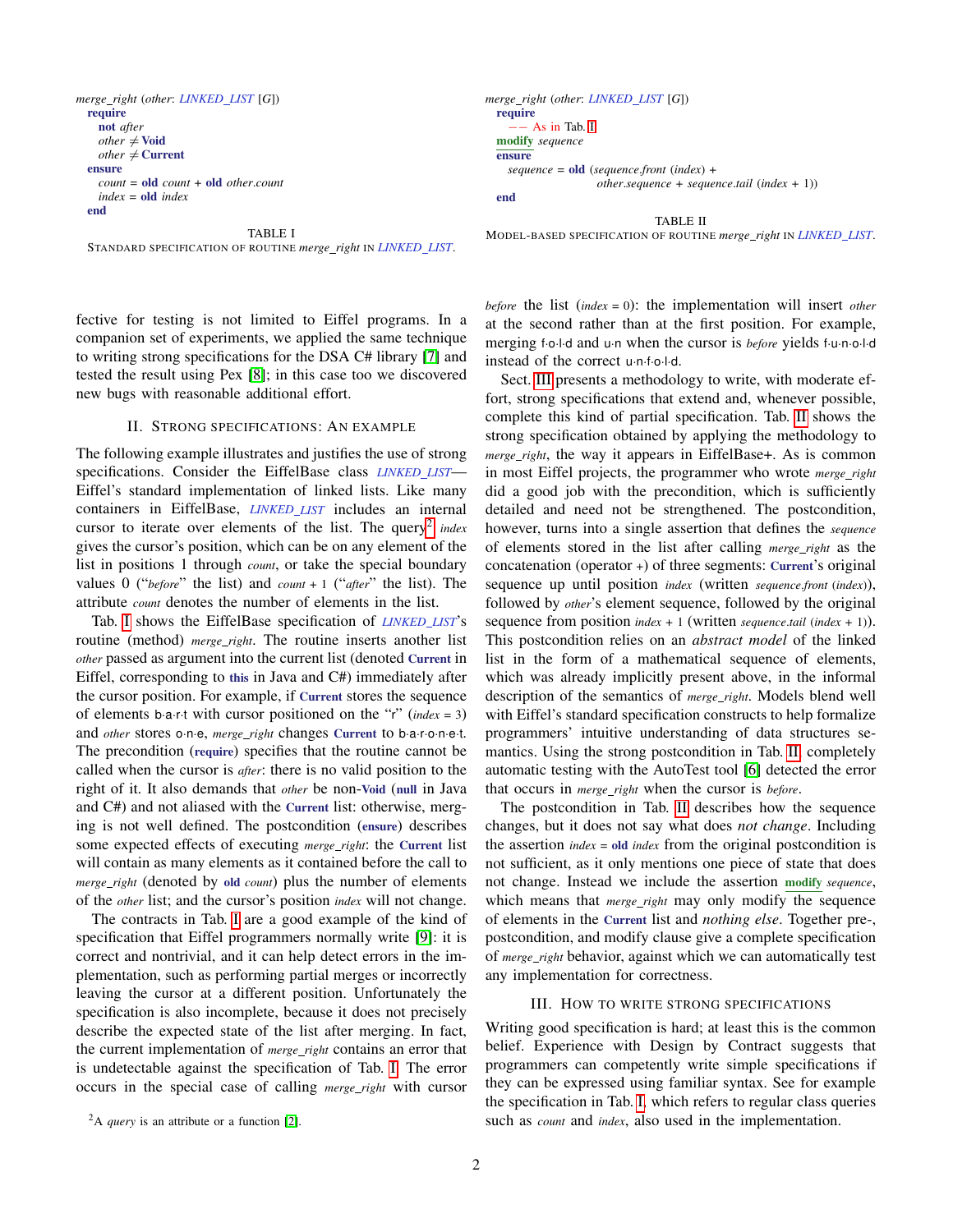Without further guidance and language support, however, programmers tend to write only partial specifications, because expressing complex properties is cumbersome. This section describes *model-based contracts* (MBC): a methodology to write strong specifications that structures and extends traditional Design by Contract. MBC includes simple guidelines to define the abstract model of a class (Sect. [III-A\)](#page-2-0), and to write pre- and postconditions of routines (Sect. [III-B](#page-2-1) and [III-C\)](#page-2-2) and other, more advanced, specification elements (Sect. [III-D](#page-3-0) and [III-E\)](#page-3-1).

The MBC approach supports writing strong specifications in a number of ways: *models* facilitate choosing the right level of abstraction and expressing complex behavioral properties concisely, while the structured discipline for writing postconditions and invariants, together with the notion of *completeness* (Sect. [III-D\)](#page-3-0), provides precise guidelines as to which properties are worth documenting in a contract, and when a contract is strong enough. While fostering rigor and accuracy in specifications, MBC is still palatable to practitioners because its notation is part of the programming language. When developing specifications for testing, as opposed to formal verification, MBC can be exploited *incrementally*: developers may skip writing the most advanced specification elements (for example, complex class invariants) while still getting strong specifications that are useful to detect subtle errors.

The following subsections present MBC using examples from EiffelBase. The few additional constructs introduced by MBC are highlighted in a different color and underlined in the examples (e.g., modify). The current presentation of MBC derives from previous work of ours [\[5\]](#page-9-4), which focused on using strong specifications when designing new software. In this paper we adapt the principles introduced in [\[5\]](#page-9-4) to the goal of supplying *existing software* with flexible strong specifications for runtime checking and automatic testing (see Sect. [III-F\)](#page-3-2). We also extend the specification methodology with new construct that handle framing (Sect. [III-D\)](#page-3-0) and complex class invariants (Sect. [III-E\)](#page-3-1).

#### <span id="page-2-0"></span>*A. Abstract class models*

Writing strong specifications becomes simpler if we can readily express the *abstract state space* of classes and how it changes. Therefore, the first step in specifying a class with MBC is defining a *model* for the class: a set of mathematical elements that capture the abstract state space.

Syntactically, the annotation model (see Tab. [III\)](#page-2-3) declares the abstract model of a class as a list of attributes or functions called *model queries*; each element listed after model is either a query of basic type (Boolean, integer, or object reference) already used in the implementation, or a *specification query*, meaning a query introduced solely to define the model. As part of our work on MBC, we developed the Mathematical Model Library (MML), a collection of immutable Eiffel classes that represent mathematical concepts useful for specification: sets, bags, sequences, maps, and relations. Specification queries make use of MML classes to represent complex components of class models. For example, *LINKED LIST*'s model in Tab. [III](#page-2-3)

# class *LINKED LIST* [*G*]

```
model sequence, index
```

```
sequence: MML SEQUENCE [G]
  status specification
    −− Specification query: sequence of elements in the list.
```

```
index: INTEGER
   −− Internal cursor position.
off: BOOLEAN
     −− Is the cursor not on a list element?
  ensure
```

```
Result = not sequence.domain.has (index)
end
```
invariant

```
−− Model constraint
```
 $0 \leq$  *index* and *index*  $\leq$  *sequence.count* + 1

```
−− Internal representation constraint
```
not *sequence*.*is empty* implies *last cell*.*item* = *sequence*.*last* end

<span id="page-2-3"></span>TABLE III EXCERPT OF *LINKED LIST*'S MBC SPECIFICATION IN EIFFELBASE+.

has two components: a specification function *sequence* with return type *MML SEQUENCE* that gives the abstract sequence of elements stored in the list, and the ordinary class attribute *index* of integer type.

Class models should be expressive enough to formalize the class behavior as seen at the API level, without exposing implementation-specific details. In practice, it is usually easy to devise a model for a data structure using MML abstractions. Even for classes representing complex real-world concepts, such as an ATM or a flight scheduler, MML remains applicable if used incrementally to define partial yet useful behavioral properties.

# <span id="page-2-1"></span>*B. Preconditions*

The *precondition* of a routine defines when a call to the routine is valid. In practice preconditions appear to be the most widely and accurately used form of contract [\[9\]](#page-9-8). Therefore, MBC does not introduce special guidelines for writing preconditions.

#### <span id="page-2-2"></span>*C. Postconditions*

The *postcondition* of a routine *r* describes the intended effects of executing *r* on the object state; it is a *relation* between the state just before (denoted using the keyword old) and the state just after executing *r*.

MBC postconditions express the intended effect of executing a routine on the *model*, that is in terms of the model queries. Procedure *merge right* in Tab. [II,](#page-1-3) for example, declares its effect on the model query *sequence* of the current object. For *functions*, the postcondition also mentions the returned object (and its model queries) using the keyword Result. For example, function *off* in Tab. [III](#page-2-3) defines Result in terms of *sequence* and *index*.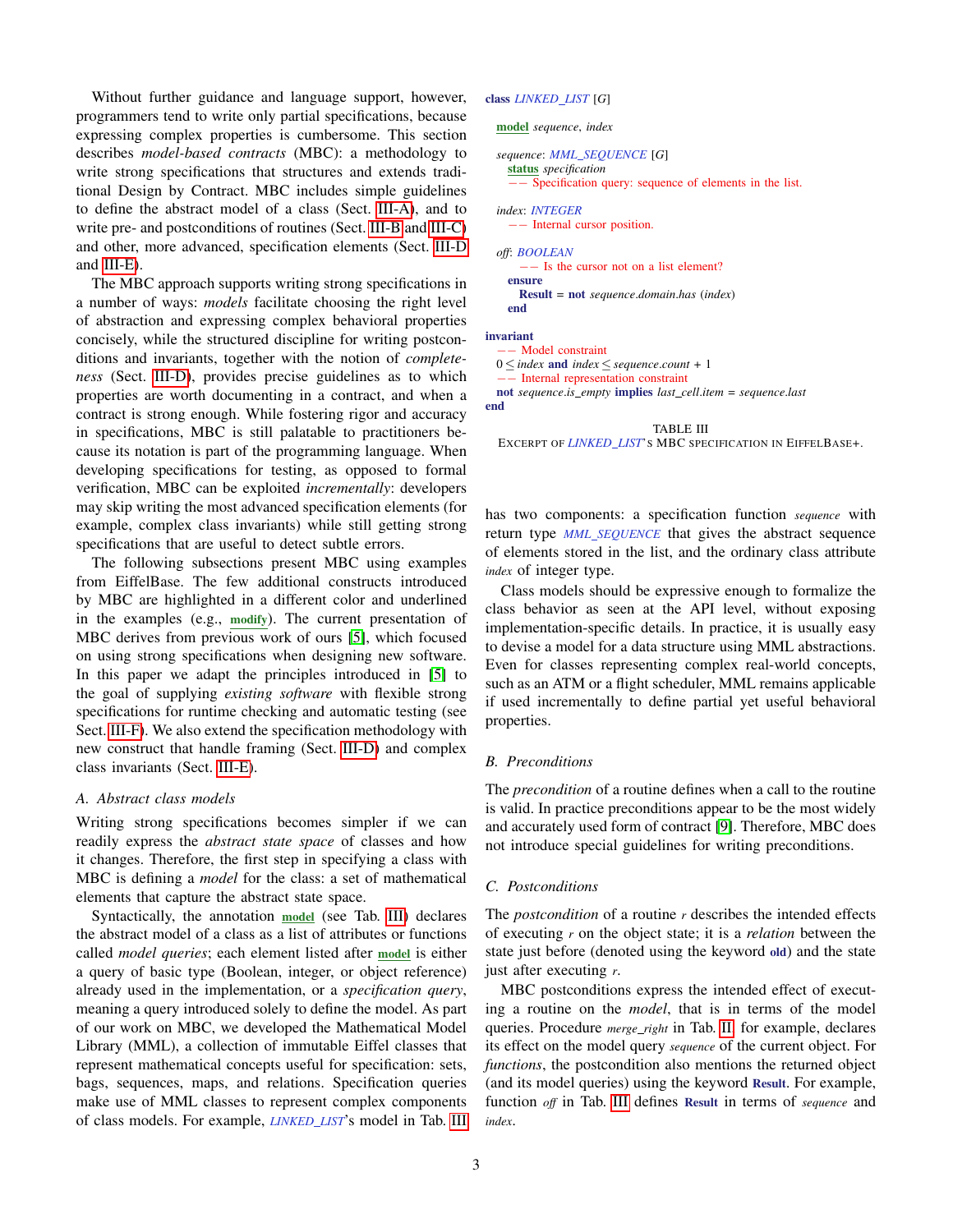## <span id="page-3-0"></span>*D. Framing specification*

An accurate routine specification should limit the effects of the routine execution to a certain part of the program state. Such specification elements are called *framing specifications*.

In MBC, the keyword modify introduces a routine's framing specification: a list of all model queries whose value is allowed to change after executing the routine. For example, routine *merge right* in Tab. [II](#page-1-3) may only change *sequence*, but not *index* and not any component of the *other* list's model. The modify clause mechanism is taken from specification methodologies (e.g., Spec# [\[10\]](#page-9-9)) targeted to formal correctness proofs; combined with models, the mechanism is also useful for finding bugs with testing.

This approach to framing also supports a simple definition of specification completeness: a routine postcondition and framing specification are *complete* if the relation between the model's pre- and poststate is a *function*. [3](#page-3-3) Completeness is not an imperative in the MBC methodology: programmers can still approach writing postconditions and framing incrementally. It should rather be viewed as a safeguard against accidentally missing an important property.

## <span id="page-3-1"></span>*E. Class invariants*

The *class invariant* specifies properties of valid instances of a class, which every operation must preserve. In MBC invariants, like postconditions, are expressed in terms of the model. For example, the first invariant clause in Tab. [III](#page-2-3) constrains the values of the model queries *sequence* and *index*, stating that *index* must never take values outside the interval  $[0..sequence.count + 1].$ 

Additionally, class invariants can express internal representation constraints, which relate the values of model queries to the private attributes of the class. For example, the second invariant clause in Tab. [III](#page-2-3) says that the private attribute *last cell* stores the same value as *sequence*'s last element (whenever the sequence is not empty). Unlike other MBC specifications, invariants of this type do not describe the public interface of the class and usually cannot be made complete without revealing unnecessary implementation details in the model. However, even in this limited form, they turned out to be very effective at revealing errors that corrupt object's internal representation (see Sect. [V-A\)](#page-6-1).

Class invariant semantics. Since the semantics of class invariants can be subtle, MBC introduces additional dedicated constructs for complex invariant properties. We borrow some ideas from the existing techniques developed for formal correctness proofs (e.g., [\[10\]](#page-9-9), among many); unlike these sophisticated techniques, MBC's solution for class invariants does not target comprehensiveness, but it is easy to deploy and sufficient in practice for finding errors by testing, while avoiding spurious invariant violations.

Eiffel checks class invariants at the beginning and at the end of every qualified<sup>[4](#page-3-4)</sup> call on an object of the class. This rule prevents checking the invariant whenever routines of a class call

one another within the boundaries of a single object, in order to accomplish a common task, as the object will normally be inconsistent ("open") until all operations are completed. However, when multiple objects in a complex object structure collaborate on the same task, and their invariants depend on the state of the whole object structure, this semantics may lead to spurious invariant violations.

Consider an example derived from real code in EiffelBase: a binary tree data structure, where each node has a link to its *parent* and *left* and *right* children. An invariant states that the Current node is its parent's left or right child:

```
parent \neq Void implies (parent.left = Current or parent.right =
      Current)
```
Routine *prune left* removes Current's left child as follows:

```
old left := left
left := Void
if old\_left \neq Void then old\_left.set\_parent (Void) end
```
When *old left*.*set parent* (Void) is called to remove the back-link from Current's child, *old left*'s class invariant is violated: its parent's *left* is already set to Void. This invariant violation is spurious because the consistency of the tree is going to be restored before the end of the call to *prune left*; in fact, the very reason for calling *set parent* is removing the inconsistency.

In MBC objects are implicitly equipped with a Boolean attribute *is open* that is set to true at the entry to every public routine call on the object and restored to its previous value when the routine terminates; class invariants are checked only if *is open* is false. In addition MBC provides the keyword depend to declare that an invariant clause depends on the state of an attribute, and hence it should be checked only if the object attached to the attribute is closed. Annotating the invariant in the example with depend *parent* removes the spurious invariant violation (*old left*.*parent* is Current, which is open).

In the few cases when fine-grained control over the opening of objects is necessary, MBC provides the open clause to specify which arguments of a routine, in addition to the target, should be *explicitly* opened when the routine begins execution and closed again when the routine terminates.

As we discuss in Sect. [IV,](#page-4-0) in EiffelBase+ we had to deploy explicit depend and open annotations only in a very few cases, limited to doubly-linked list nodes, and binary and  $n$ -ary trees.

# <span id="page-3-2"></span>*F. Runtime support for strong specifications*

Model-based postconditions and invariants can be checked at runtime and used in testing out of the box: with the same tools and user experience as standard Eiffel contracts. Model queries introduced for specification purposes are implemented as regular functions that compute the abstract model value from the concrete object state, and thus do not require explicit initialization or updates. The specification classes we provide in MML are also regular Eiffel classes, implemented in a functional style. Even though this approach to implementation of model queries and model classes potentially incurs a high runtime overhead, the experiment results in Sect. [V](#page-6-0) confirm that using MBC for contract-based testing is feasible.

<span id="page-3-3"></span><sup>&</sup>lt;sup>3</sup>Such notion of completeness is of course relative to the model.

<span id="page-3-4"></span><sup>4</sup>A call *t*.*r* is *qualified* when the target *t* is an object other than Current.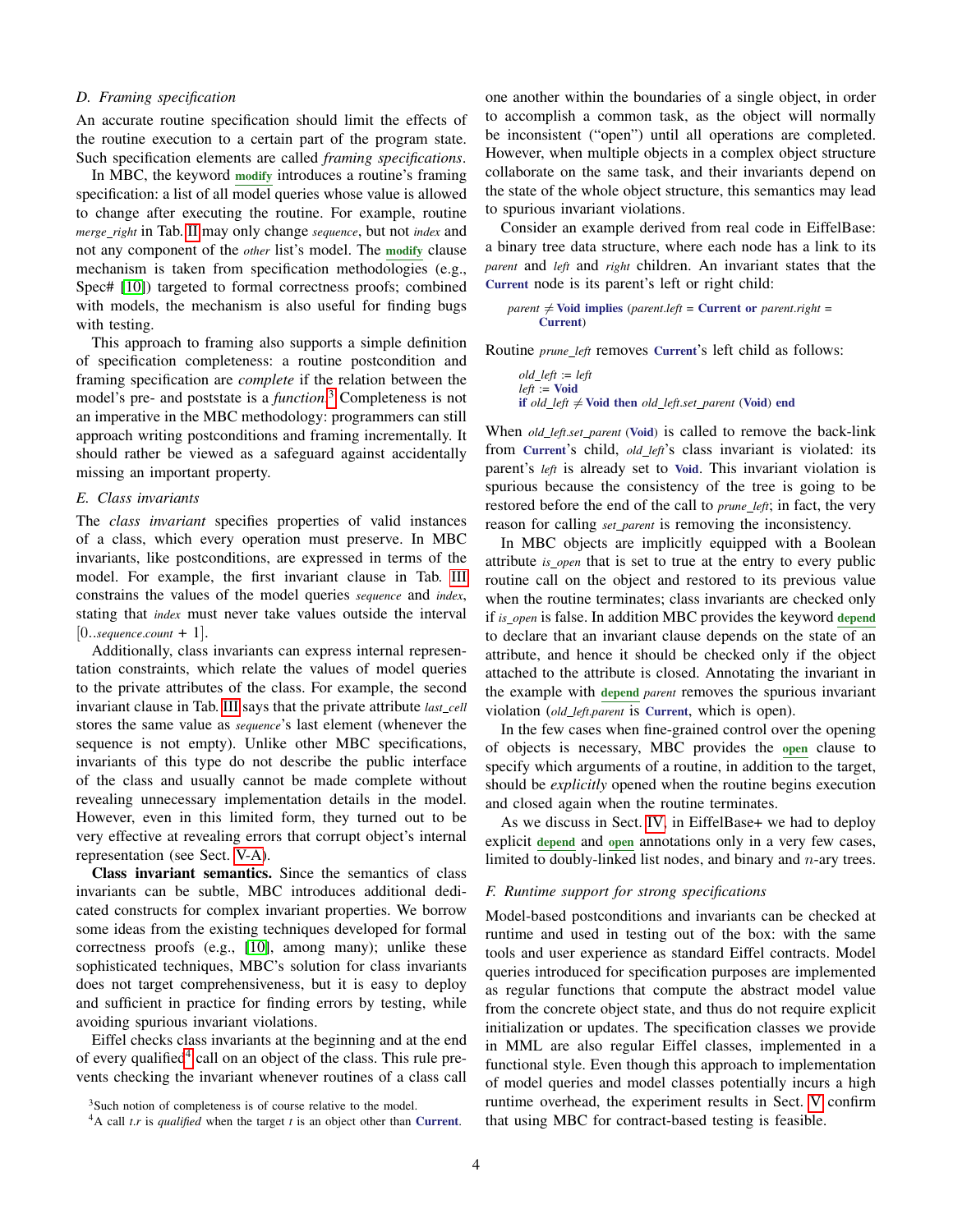Newly introduced specification constructs, such as modify, depend and open, do not have any effect in the standard Eiffel semantics: they are specified using note meta-annotations (similar to Javadoc or C#'s meta-data). We have developed a simple tool that rewrites these annotations into plain Eiffel; for example, modify clauses become explicit postconditions such as *item* = old *item*. The MBC methodology is conservative, in that the class semantics is still sound if we ignore the special annotations; ignoring modify clauses, for instance, yields weaker, yet correct, postconditions.

## <span id="page-4-0"></span>IV. USING STRONG SPECIFICATIONS: EXPERIMENTS

We performed an extensive experimental evaluation to assess the benefits of using strong specifications for finding errors in software.

# <span id="page-4-3"></span>*A. Research questions*

The overall goal of this evaluation is assessing and comparing the advantages and the cost of deploying strong specifications in the form of model-based contracts (MBC, described in Sect. [III\)](#page-1-0) when applied to automatic contract-based testing of real software.

This materializes into the following research questions:

- 1) Are strong specifications effective for finding faults in software?
- 2) Do strong specifications find subtle and complex faults?
- 3) Do strong specifications find faults in little testing time?
- 4) What is the performance overhead of checking strong specifications at runtime?
- 5) What is the development effort required to provide strong specifications for existing software?

To answer these questions, we conducted two sets of experiments, targeting software written in Eiffel (Sect. [IV-B\)](#page-4-1) and C# (Sect. [IV-C\)](#page-5-0). In both cases, we selected an open-source library, specified it following the MBC methodology, and extensively tested it with a standard automatic testing tool. The rest of this section discusses the experiments; Sect. [V](#page-6-0) presents the results.

# <span id="page-4-1"></span>*B. Eiffel experiments*

The main experiments target EiffelBase (rev. 506)—Eiffel's standard base library—from which we selected 21 classes of varying size and complexity. Using the facilities of the EiffelStudio IDE, we built the *flat* version of each class, which is a self-contained implementation including all inherited members explicitly in the class text. This simplified the task of writing specifications without being distracted by EiffelBase's deep multiple inheritance hierarchy. For each of the 21 classes in their flat version, Tab. [IV](#page-5-1) lists the size (in LOC) and the number of public routines (PR), possibly also including helper classes directly used in the class implementation. Since different classes may share some parent or helper classes, the totals at the bottom of the table are in general less than the sum of the elements in each column.

Like most Eiffel software, EiffelBase comes with partial specification in the form of contracts: the 21 classes include 561 precondition clauses, 985 postcondition clauses, and 250 class invariant clauses. In EiffelBase+ we completely replaced EiffelBase's original postconditions and class invariants with model-based annotations, but we kept EiffelBase's precondi-tions (with a few exceptions discussed below)<sup>[5](#page-4-2)</sup>. EiffelBase+'s strong specification includes 589 precondition clauses, 1066 postcondition clauses and 164 class invariant clauses, as well as 278 modify, 4 depend and 7 open clauses. Tab. [IV](#page-5-1) shows the size (in LOC and PR) of EiffelBase+, which also includes model definitions and implementations of the model queries necessary to write MBC.

Preconditions. In all but two EiffelBase+ classes we kept the same preconditions as in EiffelBase. Within the specific setup of our experiments, where we compare traditional contracts and strong contracts, it is important to have the same preconditions in the two artifacts under comparison. Preconditions define the valid calling contexts of routines (in particular, contract-based testing tools use them to select valid test cases). Changing preconditions would change the semantics of classes in a way similar to changing implementation: strengthening a precondition may reduce the number of faults detectable for the routine, since it would move obligations from the routine to its clients; weakening a precondition may increase the number of faults, since it would impose a heavier burden on its implementation. We treat preconditions as developers' design decisions, which we normally take at face value. This policy makes the experiments with EiffelBase and EiffelBase+ fully comparable.

The only exception occurred with four routines of class *BINARY TREE* and eight routines of class *TWO WAY TREE* that insert new nodes into a tree. In these twelve cases, we strengthened the preconditions to disallow creating cycles among nodes in the tree. Without the strengthening, tree instances can be driven into inconsistent states with cycles where the whole specification of trees would be inapplicable. These changes in preconditions are conservative: the EiffelBase+ experiments using these stronger preconditions miss a few faults that are detected in EiffelBase, because the new preconditions rule out some previously valid failing test cases. Since these changes affect only a small fraction of all the experiments, the results with EiffelBase and EiffelBase+ remain comparable.

Specification correctness. To write correct strong contracts with MBC, we analyzed the original implementation, contracts, and comments in EiffelBase, and relied on our informal knowledge of the semantics of data structures and their implementation. To increase our confidence in the correctness of the new specification, we ran a series of short preliminary testing sessions with the goal of detecting inconsistencies and inaccuracies. All our changes were conservative, in that whenever a new contract forbade a behavior that was not clearly forbidden by the comments, standard contracts, or informal knowledge, we weakened the specification to allow the behavior. In all, we reached a high confidence that EiffelBase+'s specification is correct and strong enough. The results of the main testing

<span id="page-4-2"></span><sup>5</sup>All the code developed as part of the study, as well as descriptions of found faults are publicly available online [\[11\]](#page-9-10).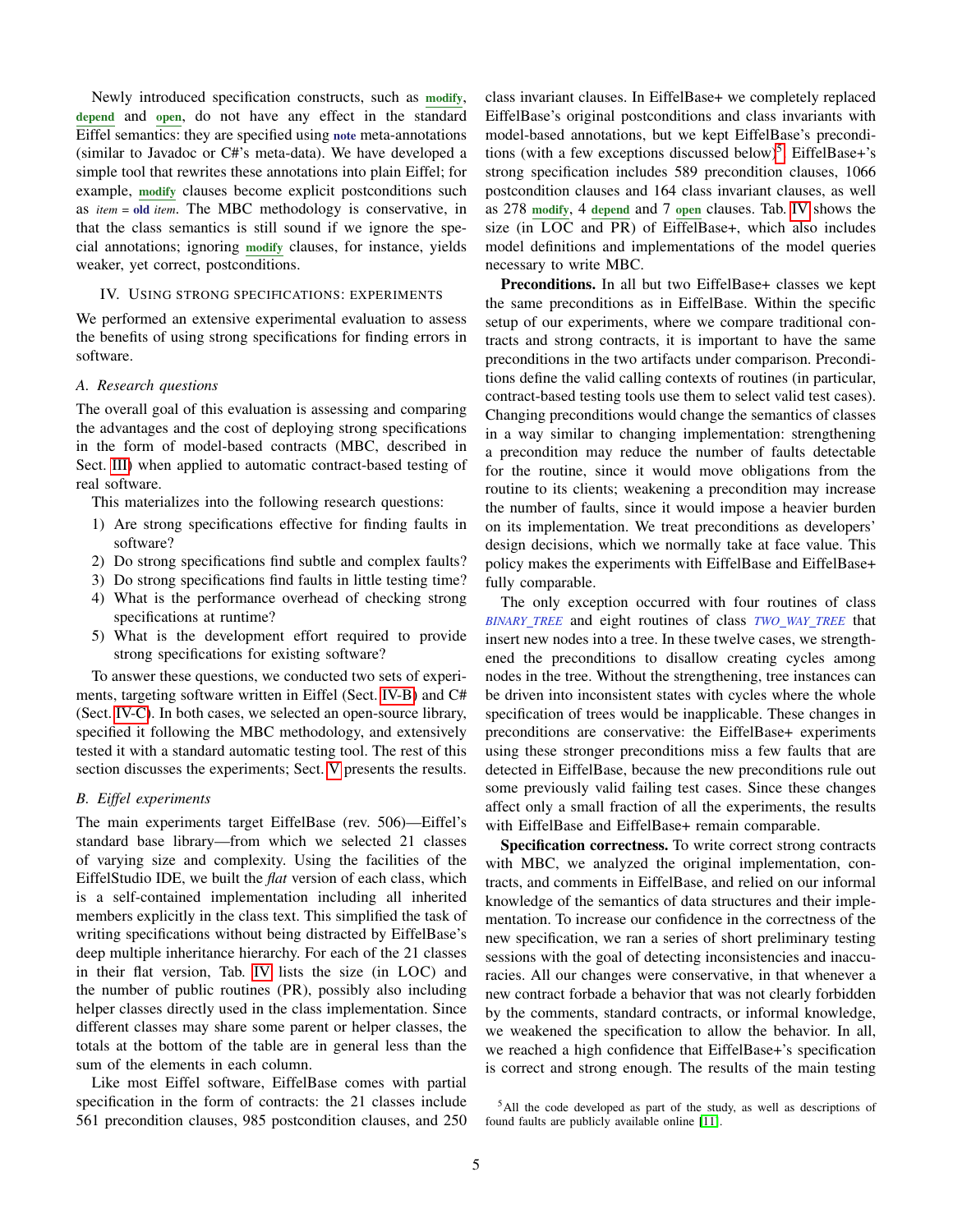| <b>TABLE IV</b>                        |  |  |  |  |  |  |  |  |
|----------------------------------------|--|--|--|--|--|--|--|--|
| EIFFEL CLASSES UNDER TEST AND RESULTS. |  |  |  |  |  |  |  |  |

<span id="page-5-1"></span>

|                             | <b>EIFFELBASE</b> |           |      |                | EIFFELBASE+    |                |                |       |           |      |          |                |            |
|-----------------------------|-------------------|-----------|------|----------------|----------------|----------------|----------------|-------|-----------|------|----------|----------------|------------|
| <b>CLASS</b>                | LOC               | <b>PR</b> | TC   | <b>SPEC</b>    | INC.           | <b>REAL</b>    | <b>NEW</b>     | LOC   | <b>PR</b> | TC   | INC.     | <b>REAL</b>    | <b>NEW</b> |
| <b>ARRAY</b>                | 831               | 53        | 2.8  | 2              | $\Omega$       | $\overline{c}$ |                | 986   | 59        | 1.2  | $\Omega$ | 3              | 2          |
| <b>ARRAYED LIST</b>         | 1840              | 86        | 3.5  | $\mathbf{0}$   | $\Omega$       | $\overline{0}$ | $\Omega$       | 2037  | 92        | 1.7  | $\Omega$ |                |            |
| <b>ARRAYED OUEUE</b>        | 537               | 32        | 1.8  | $\overline{0}$ | $\Omega$       | $\overline{2}$ | $\Omega$       | 648   | 37        | 3.8  | $\Omega$ | $\overline{c}$ | $\Omega$   |
| <b>ARRAYED SET</b>          | 1960              | 49        | 5.8  | 3              |                | 8              | 0              | 2053  | 58        | 5.4  | $\Omega$ | 16             | 8          |
| <b>BINARY TREE</b>          | 1122              | 64        | 1.0  | $\overline{2}$ | 5              | 6              | $\overline{0}$ | 1366  | 70        | 1.1  | $\Omega$ | 16             | 10         |
| <b>BOUNDED QUEUE</b>        | 558               | 32        | 1.4  | $\mathbf{0}$   | $\Omega$       | 2              | $\Omega$       | 659   | 37        | 3.8  | $\Omega$ | $\overline{2}$ | $\Omega$   |
| <b>HASH TABLE</b>           | 1345              | 51        | 0.9  | $\mathbf{1}$   | $\theta$       |                | $\Omega$       | 1626  | 63        | 0.9  | $\Omega$ | $\overline{2}$ |            |
| <b>HASH TABLE ITERATOR</b>  | 217               | 15        | 0.4  | $\mathbf{0}$   | $\Omega$       | $\mathbf{0}$   | $\Omega$       | 248   | 15        | 0.5  | 0        | $\theta$       | $\Omega$   |
| <b>INDEXABLE ITERATOR</b>   | 186               | 14        | 1.0  | $\overline{2}$ | $\Omega$       | $\overline{0}$ | $\Omega$       | 228   | 15        | 2.7  | $\Omega$ | $\Omega$       | $\Omega$   |
| <b>INTEGER INTERVAL</b>     | 519               | 42        | 4.3  |                |                | $\Omega$       | $\Omega$       | 637   | 45        | 0.9  | $\Omega$ | 3              | 3          |
| <b>LINKED LIST</b>          | 1759              | 69        | 2.0  | $\mathbf{0}$   | $\overline{0}$ | $\overline{2}$ | $\theta$       | 1942  | 77        | 2.5  | $\Omega$ | 5              |            |
| <b>LINKED LIST ITERATOR</b> | 311               | 15        | 0.7  | $\mathbf{0}$   | $\Omega$       | $\theta$       | $\Omega$       | 357   | 16        | 0.7  | $\Omega$ | $\Omega$       | $\Omega$   |
| <b>LINKED SET</b>           | 2128              | 83        | 5.4  | 5              | $\overline{2}$ | $\overline{7}$ | $\overline{0}$ | 2410  | 94        | 4.8  | $\Omega$ | 24             | 17         |
| <b>LINKED SET ITERATOR</b>  | 311               | 15        | 0.7  | $\mathbf{0}$   | $\Omega$       | $\mathbf{0}$   | $\Omega$       | 357   | 16        | 0.7  | 0        | $\Omega$       | $\Omega$   |
| <b>LINKED STACK</b>         | 1077              | 27        | 1.0  | $\theta$       | $\overline{0}$ | 3              |                | 1078  | 32        | 3.2  | $\Omega$ | 6              | 4          |
| TWO_WAY_LIST                | 2007              | 71        | 0.8  | $\mathbf{0}$   | $\Omega$       | 3              | $\Omega$       | 2184  | 79        | 2.2  | 0        | 6              | 3          |
| TWO WAY LIST ITERATOR       | 412               | 15        | 0.7  | $\overline{0}$ | $\theta$       | $\overline{0}$ | $\overline{0}$ | 462   | 16        | 0.7  | $\Omega$ | $\Omega$       | $\Omega$   |
| TWO WAY SORTED SET          | 2706              | 91        | 5.3  | 5              | 2              | 9              | $\Omega$       | 2983  | 102       | 4.8  |          | 34             | 25         |
| TWO WAY SORTED SET ITERATOR | 412               | 15        | 0.7  | $\theta$       | $\overline{0}$ | $\overline{0}$ | $\Omega$       | 462   | 16        | 0.7  | $\Omega$ | $\Omega$       | $\Omega$   |
| <b>TWO WAY TREE</b>         | 2548              | 90        | 1.4  | 4              | 4              | 22             | 5              | 2865  | 101       | 1.3  | 0        | 29             | 12         |
| TWO_WAY_TREE_ITERATOR       | 412               | 15        | 0.7  | $\overline{0}$ | $\Omega$       | $\theta$       | $\Omega$       | 462   | 16        | 0.7  | $\Omega$ | $\Omega$       | $\Omega$   |
| <b>Total</b>                | 17841             | 1033      | 42.5 | 15             | 12             | 48             | 7              | 19400 | 1164      | 44.4 |          | 103            | 62         |

LOC: Lines of code, PR: Public routines, TC: Test cases drawn (million)

SPEC: Specification errors found, INC: Inconsistency errors found, REAL: Real faults found, NEW: Faults found only in this experiment

sessions (Sect. [V\)](#page-6-0) corroborate this informal assessment.

Testing experiments. We ran a large number of random testing sessions with the AutoTest framework [\[6\]](#page-9-5) on a computing cluster of the Swiss National Supercomputing Centre, configured to allocate a standard 1.6 GHz core and 4 GB memory to each parallel AutoTest session. The experiments totalled 1680 hours of testing time that generated nearly 87 millions of test cases; the TC columns in Tab. [IV](#page-5-1) list the million of test cases drawn when testing each class in Eiffel-Base and in EiffelBase+. The testing of every class was split into 30 sessions of 80 minutes, each with a new seed for the random number generator, such that corresponding sessions in EiffelBase and EiffelBase+ use the same seeds. This thorough testing protocol guaranteed statistically significant results [\[12\]](#page-9-11).

## <span id="page-5-0"></span>*C. C# experiment*

A smaller set of experiments targets 9 classes from DSA (v. 0.6)—an open-source data structure and algorithm library written in C# [\[7\]](#page-9-6). Support for contracts in C# appeared only recently, through the Code Contracts framework [\[13\]](#page-9-12); therefore, most C# projects (including DSA) do not have any formal specification. This was a chance to extend the validation of the MBC methodology to other languages and to projects without pre-existing specification.

We instructed one of our bachelor's students to follow the methodology of Sect. [III](#page-1-0) and create DSA+: a variant of DSA with the same implementation but equipped with strong model-based contracts. DSA+'s specification includes 6 precondition clauses, 143 postcondition clauses and 23 class invariant clauses. For each of the 9 classes, Tab. [V](#page-5-2) shows the size (in LOC and PR) of both DSA and DSA+, inclusive of all specification elements and model query implementations.

TABLE V C# CLASSES UNDER TEST AND RESULTS.

<span id="page-5-2"></span>

|                         | <b>DSA</b> |     | $DSA+$ |     | <b>TESTING</b> |          |  |
|-------------------------|------------|-----|--------|-----|----------------|----------|--|
| <b>CLASS</b>            | LOC        | PR  | LOC    | PR  | т              | F        |  |
| AvlTree                 | 345        | 6   | 391    | 7   | 23             |          |  |
| <b>BinarySearchTree</b> | 205        | 5   | 213    | 5   | 21             |          |  |
| <b>CommonBinaryTree</b> | 419        | 13  | 536    | 18  | 83             | $\Omega$ |  |
| Deque                   | 201        | 14  | 231    | 15  | 145            | $\Omega$ |  |
| DoublyLinkedList        | 408        | 17  | 458    | 19  | 171            | 3        |  |
| Heap                    | 371        | 11  | 390    | 12  | 61             |          |  |
| <b>OrderedSet</b>       | 136        | 9   | 158    | 11  | 10             | $\Omega$ |  |
| <b>PriorityQueue</b>    | 186        | 13  | 216    | 14  | 65             | $\Omega$ |  |
| SinglyLinkedList        | 439        | 20  | 492    | 22  | 148            | 3        |  |
| Total                   | 3043       | 133 | 3486   | 149 | 727            | 9        |  |

LOC: Lines of code, PR: Public routines T: Testing time (minutes), F: Faults found

As in Tab. [IV,](#page-5-1) the count also includes (possibly shared) helper classes. Flattening was not necessary in this case because the inheritance hierarchy is shallow.

Specification correctness. We manually inspected the DSA+ specification written by our student, and assessed its quality to be comparable to that of EiffelBase+ in terms of correctness and completeness. Since DSA was not designed with contracts in mind, it makes recurrent usage of defensive programming, throwing exceptions to signal invalid arguments. The experiment setup is consistent with this programming style: we do not consider such exceptions to be faults.

Testing experiments. We performed automatic testing with the Pex concolic testing framework [\[8\]](#page-9-7) running on a Windows box equipped with a 2.16 GHz Intel Core2 processor and 3 GB of memory. The experiments ran for about 12 hours; column T in Tab. [V](#page-5-2) reports the breakdown per class in minutes. The testing time is different from class to class because Pex testing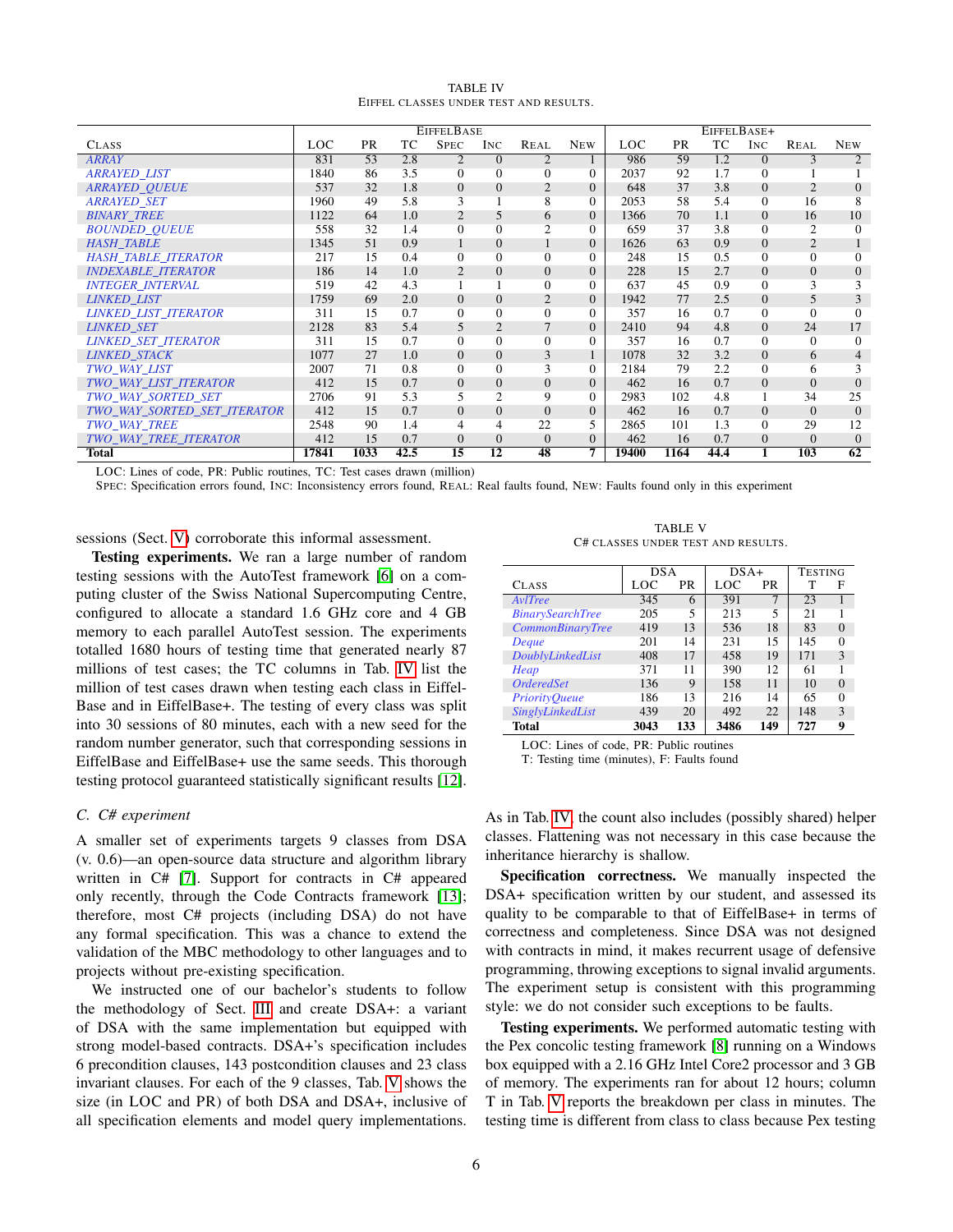sessions by default are limited by coverage criteria rather than duration. We only tested DSA+ since DSA has no formal specification elements usable as automated testing oracles.

## V. USING STRONG SPECIFICATIONS: RESULTS

<span id="page-6-0"></span>This section discusses the result of the experiments described above; the presentation focuses on the larger EiffelBase experiments, with the parts [V-A](#page-6-1) through [V-E](#page-7-0) targeting the research questions 1–5 of Sect. [IV-A,](#page-4-3) respectively. The following part [\(V-F\)](#page-8-0) briefly discusses the experiments with C#, while the concluding part [\(V-G\)](#page-8-1) presents possible threats to validity of the results.

#### <span id="page-6-1"></span>*A. Faults found*

AutoTest found 75 faults in EiffelBase and 104 in EiffelBase+; these are *unique*, that is they identify distinct and independent errors. We classified them in three categories.

*Specification faults* correspond to violations of *wrong* contracts (meaning that in our judgement they specify the expected behavior of the program incorrectly). We found 15 specification faults in EiffelBase (column SPEC in Tab. [IV\)](#page-5-1) and none in EiffelBase+, which increased our confidence that the preliminary testing sessions mentioned in Sect. [IV-B](#page-4-1) were sufficient to achieve correct specifications. We consider specification faults spurious in our study, because we are not comparing the correctness of the specification in EiffelBase and EiffelBase+ but rather their effectiveness at finding real errors in the implementation.

*Inconsistency faults* correspond to failures triggered by calls on objects in inconsistent states, which are not captured by a partial class invariant. For example, *LINKED SET* may be driven into a state where the container stores duplicate elements; calling *remove* (*x*) in such a state triggers a failure (only one occurrence of *x* is removed), but *remove* is not to blame for it, since it is due to previous erroneous behavior that went undetected. While inconsistency faults are genuine errors, we classify them separately because understanding and locating the ultimate source of an inconsistency is normally harder. Additionally, a single inconsistency fault often results in many failing test cases (potentially in all routines of the class that rely on the broken invariant), requiring additional effort from the developer when analyzing the testing results.

We found 12 inconsistency faults in EiffelBase and 1 in EiffelBase+ (columns INC in Tab. [IV\)](#page-5-1); the ultimate source of the latter fault is a class invariant not including all internal representation constraints (see Sect. [III-E\)](#page-3-1), which would have required exposing implementation details in the model. The other inconsistency faults of EiffelBase are not detected in EiffelBase+, because, due to stronger class invariants, their *real* source is detected instead. In the *LINKED SET* example above, instead of the inconsistency fault in *remove*, MBC report a fault in routine *replace*, which does not check if the new value is already present in the set, thereby introducing duplicates. The results in this category indicate that strong specifications report faults in a way that is easier to understand and debug.



<span id="page-6-2"></span>Fig. 1. Unique real faults found in all classes over 80-minute testing sessions.

All other errors are *real faults* which correspond to genuine errors directly traceable to the code. We found 48 real faults in EiffelBase and 103 in EiffelBase+ (columns REAL in Tab. [IV\)](#page-5-1); 41 of them are found in both sets of experiments, 7 only in EiffelBase, and 62 only in EiffelBase+. We submitted bug reports for all the 110 faults found in our experiments. The Eiffel Software developers in charge confirmed 107 (97%) of them as real bugs to be fixed. This is evidence that we are dealing with genuine faults in our evaluation. The remaining three faults not taken on by the developers also arguably highlight real problems in the implementation, but they are probably not so likely to occur during "normal" runs. The rest of the discussion focuses on real faults unless stated otherwise.

Only seven faults are found in EiffelBase but not in EiffelBase+ (columns NEW in Tab. [IV\)](#page-5-1). Four of them are prevented by the strengthened preconditions in the tree classes (Sect. [IV-B\)](#page-4-1); two are shadowed by new failures occurring earlier; and one disappears with MBC due to an unintentional side-effect of a model query that amends an invariant violation. None of these faults found only in EiffelBase show inherent deficiencies of strong specifications or of the MBC method. In contrast, the 62 faults found only in EiffelBase+ are undetectable in EiffelBase.

Except for the two *ITERATOR* classes (no faults in both cases) and the two *QUEUE* classes (the same two faults in both cases), the number of faults found is consistently higher in EiffelBase+ *in each class*. As evident from the boxplot in Fig. [1,](#page-6-2) the difference is highly significant: the Mann-Whitney U test gives  $U = 0$  (testing EiffelBase+ outperforms testing EiffelBase in *all* sessions), and  $p = 2 \cdot 10^{-11}$  overall and  $p \leq 2.1 \cdot 10^{-11}$  for every class (except the *ITERATOR*s and *QUEUE*s). The difference remains highly statistically significant even if we aggregate the experiments in sessions of different length.

Testing with strong specifications detected 55 more (twice as many) unique real faults than testing with standard, partial contracts. 62 (56%) of the faults are detected *only* with strong specifications.

# *B. Fault complexity*

Although it is to some extent subjective whether a fault is "deep" or "subtle", faults violating postconditions or class invariants are arguably more complex because so are the violated properties. While there is no significant difference in the percentage of class invariant violations between EiffelBase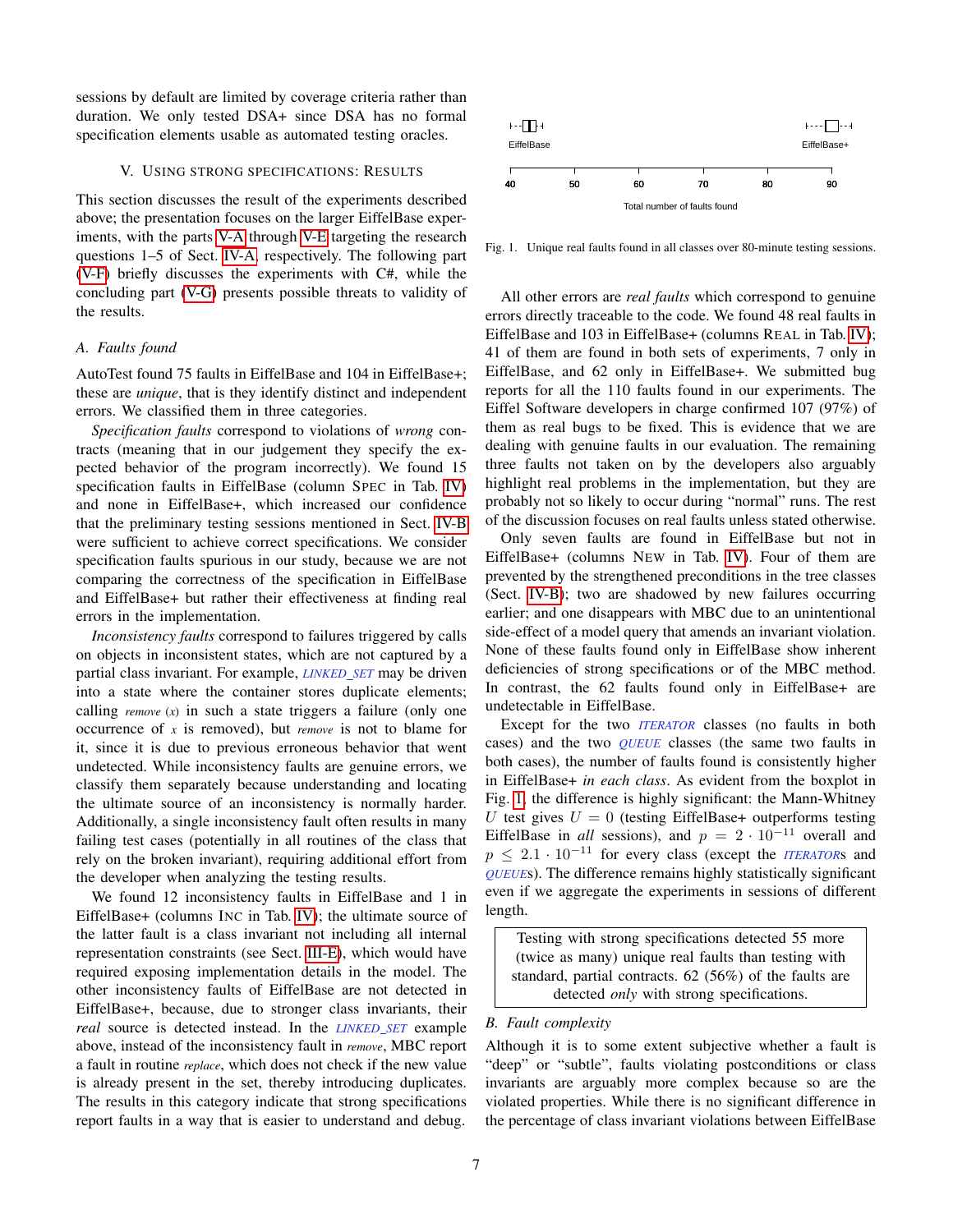

<span id="page-7-1"></span>Fig. 2. Median number of faults, aggregated from all classes, in time. Dotted lines show minimum and maximum for each case.

and EiffelBase+ (33% in both cases), postconditions trigger 42% of violations in EiffelBase+ but only 11% in EiffelBase: the Wilcoxon signed-rank test among all classes gives  $W = 0$ and  $p = 6 \cdot 10^{-3}$  both for postconditions alone and for postconditions and class invariants counted together, which demonstrates that strong specifications systematically detect more complex errors. 76% of faults in EiffelBase+ are detected thanks to postconditions or invariants—a direct consequence of the effectiveness of the MBC methodology for writing them.

We do not have enough space to present even a sample of the faults found only in EiffelBase+ and demonstrate that they are indeed subtle yet understandable (see the extended version of this report [\[14\]](#page-9-13) and the online materials for details). It is revealing, however, that 11 faults in EiffelBase+ are due to violations of contracts generated automatically by our tool that processes MBC annotations (Sect. [III-F\)](#page-3-2) such as modify and depend. These faults are practically out of the scope of regular contracts, as specifying the corresponding properties explicitly is extremely onerous.

# *C. Usage of testing time*

Fig. [2](#page-7-1) plots the number of faults detected in EiffelBase and EiffelBase+ over a median 80-minute session; it is clear that the behavior with strong specifications dominates over standard contracts after only a few minutes. Dominance is observed consistently in all classes (with the usual exception of *ITERATOR*s and *QUEUE*s): a median session with strong contracts finds more faults than a median session with standard contracts after a time between two seconds and five minutes depending on the class under test; after a time between 13 seconds and 20 minutes, testing with strong contracts finds more faults than

TABLE VI SPECIFICATION OVERHEAD

<span id="page-7-2"></span>

| # TOKENS          | EIFFEL BASE | EIFFELBASE+ | <b>OVERHEAD</b> |
|-------------------|-------------|-------------|-----------------|
| Preconditions     | 1514        | 1696        | 1.12            |
| Postconditions    | 5410        | 11837       | 2.19            |
| <b>Invariants</b> | 1508        | 1587        | 1.05            |
| MBC annotations   |             | 1893        |                 |
| Model queries     |             | 2268        |                 |
| Total             | 8432        | 19281       | 2.29            |
| Spec/code         | 0.20        | 0.46        |                 |

testing with standard contracts will find in the whole session.

Testing with standard contracts also seems to exhaust earlier its fault-finding potential: given any time from 20 minutes on, there are more EiffelBase sessions than EiffelBase+ sessions that have found all the faults they ever will by this time. This may indicate that standard contracts are good to find "quick to detect" faults, but they also soon run out of steam.

We considered other differences between experiments with EiffelBase and with EiffelBase+ in the usage of testing time: repeatability of testing session history, and the presence of *rare* faults triggered only in a small number of cases. Our experiments with strong specifications are slightly less repeatable and include a few more rare faults, but the differences with standard contracts are not statistically significant.

#### *D. Runtime performance overhead*

Runtime checking of strong specifications based on models often requires traversing the whole data structure to construct an object of a model class, whenever a contract element is exercised. As a rule, this demands more computational resources than executing the simple checks involved in standard contracts. To measure the runtime overhead of checking MBC specifications in automated testing, we compared the number of test cases generated by AutoTest in the same amount of time when testing EiffelBase and EiffelBase+. Contrary to our expectations, the overhead is small in many cases and not significant overall (see column TC of Tab. [IV\)](#page-5-1). A possible interpretation of this data is that the overhead of strong specifications grows as larger data structures are instantiated; because random testing most of the time only exercises small data structures, this overhead does not show.

We did not find a significant correlation between the variation of overhead for different classes and any source code metrics we considered. On the other hand, some AutoTest heuristics that decide to discard previously created objects are activated more often for classes where strong specifications are faster to check.

# <span id="page-7-0"></span>*E. Specification writing overhead*

Applying MBC to create EiffelBase+ required roughly one person-month, plus one person-week of preliminary testing for fine-tuning the specification, which puts the overall ratio benefit/effort at about four defects detected per person-day. Tab. [VI](#page-7-2) measures the amount of work produced in this time: for each specification item, including preconditions, postconditions, class invariants, MBC annotations such as modify,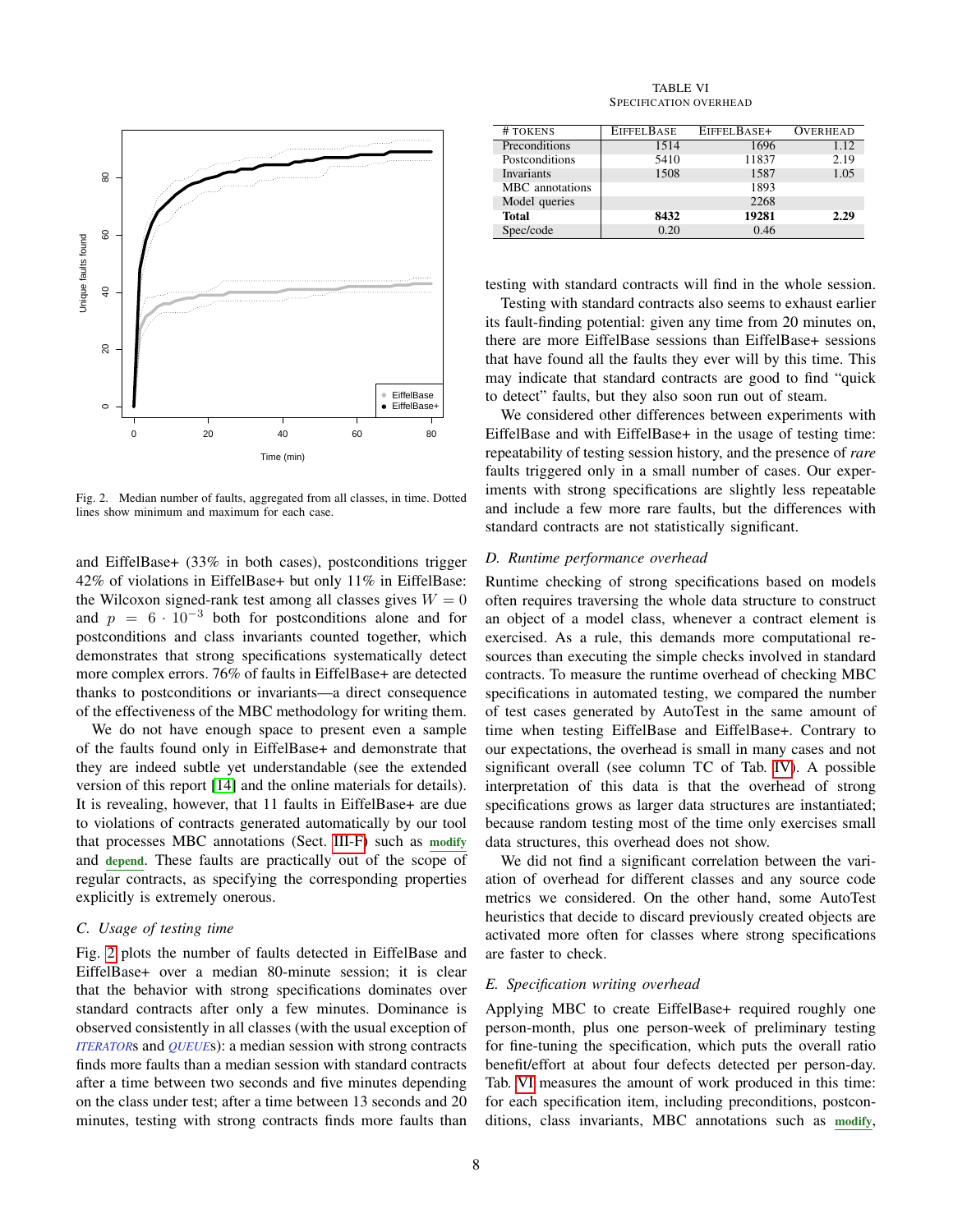and model query implementations, we compare the number of *tokens* in EiffelBase+ against those in EiffelBase (when applicable) and give the OVERHEAD of strong specifications as the ratio of the two values. The last line also shows the overall specification to code ratios.

Reflecting the importance MBC gives to strong postconditions and the more restricted role of class invariants, 67% of all *new* specification in EiffelBase+ are postconditions, whereas only 9% are class invariants. MBC-specific annotations are 11%, mostly modify clauses that are however straightforward to write and replace for more intricate explicit framing specifications. Model query implementations account for the remaining 13%.

These numbers suggest that the specification overhead of MBC is moderate and abundantly paid off by the advantages in terms of errors found and quality of available documentation. The specification to code ratio also compares favorably to other approaches to improving software quality. Detailed quantitative data about TDD industrial projects is scarce, but a few references indicate [\[4\]](#page-9-3), [\[15\]](#page-9-14), [\[16\]](#page-9-15) it is common to have between 0.4 and 1.0 lines of tests per line of application code for projects of size comparable to EiffelBase. Correctness proofs are normally much more demanding, as they require between 1.5 and 9 specification elements per implementation element [\[17\]](#page-9-16), [\[18\]](#page-9-17), [\[19\]](#page-9-18).

# <span id="page-8-0"></span>*F. C# experiments*

Pex found 9 unique faults in DSA+ violating the modelbased specification (column F in Tab. [V\)](#page-5-2). Unfortunately, we could not get an evaluation of these faults by the original code developers. We have confidence, however, that the faults uncover some obvious errors and, even in the most benign interpretation, some instances of bad object-oriented design.

The fault rates (faults per line of executable code) are comparable in the Eiffel and C# experiments, being respectively  $6·10<sup>-3</sup>$  and  $3·10<sup>-3</sup>$ . The fault complexity is also qualitatively similar for the two languages. The testing time (column T in Tab. [V\)](#page-5-2) is instead incomparable, as Pex and AutoTest implement very different testing algorithms.

Applying MBC to create DSA+ required roughly 50 personhours, plus another 8 person-hours used by the student to learn the MBC methodology on small examples. The specification/code ratio is perceptibly higher in DSA+ compared to EiffelBase+ (0.9); this is largely due to the verbose syntax of Code Contracts which are a library, as opposed to Eiffel's native language support for contracts.

# <span id="page-8-1"></span>*G. Threats to validity*

Threats to internal validity of our findings come from the usage of randomized testing tools, whose behavior may change in different sessions. We designed the experimental protocol [\[12\]](#page-9-11) to reduce this threat to a minimum: we ran a large number of repeated experiments and we performed suitable nonparametric statistical tests of significance for all differences we observed.

Threats to external validity refer to the generalizability of our findings. While MBC leads to very good results in our experiments, applying it to programs in application domain other than data structures might be more difficult or require an extension of the technique. Our results remain significant, however, if compared to the state of the art in deploying strong specifications. The generalizability to other languages and analysis tools is partially addressed by our experiments targeting two languages (Eiffel and C#) and two automatic testing technologies (random and concolic). Future work will experiment with even more approaches and notations.

# VI. RELATED WORK

This section discusses the most significant related work in three areas: using formal specifications for testing; using inferred specifications to improve testing; and model-based specification methods.

Formal specifications for testing. The idea of using formal specifications for testing has a history that stretches back more than three decades; see [\[20\]](#page-9-19) for a comprehensive survey. Various proposals targeted different specification formalisms including algebraic datatypes [\[21\]](#page-9-20), [\[22\]](#page-9-21), logic-based notations [\[23\]](#page-9-22), UML Statecharts [\[24\]](#page-9-23) and other state machines, and contracts and similar forms of embedded assertions [\[25\]](#page-9-24), [\[26\]](#page-9-25), [\[27\]](#page-9-26), [\[6\]](#page-9-5). In these applications, formal specifications provide reliable—often automated—testing oracles [\[28\]](#page-9-27) and can also guide test planning and test case generation.

This extensive experience is evidence that formal specifications can improve the testing process. From a software engineering viewpoint, however, an outstanding open issue is finding optimal trade-offs between the effort required to provide formal specifications and the improvements (in terms of efficiency and effectiveness) they bring to the testing of real software. The evidence—empirical [\[29\]](#page-9-28) or anecdotal [\[1\]](#page-9-0) is scarce in this area: most successful experiences do not explicitly take into account the effort required to produce reliable specifications against the benefits gained for testing (e.g., [\[30\]](#page-9-29)); or they only target partial specifications, which have the advantage of being easy to write (e.g., [\[27\]](#page-9-26), [\[6\]](#page-9-5)). In contrast, this paper targeted the high-hanging fruit of deploying strong specifications, explicitly addressing the difficulties of writing and using such specifications for existing software. Our results that strong specifications reveal complex (design) errors corroborate Hoare's view that the real value of tests is that "they detect inadequacy in the [development] methods" [\[31\]](#page-9-30).

Inferred specifications for testing. When specifications can be inferred automatically from the code, the deployment effort is negligible compared to the benefits they bring. Therefore, a number of recent works (e.g., [\[32\]](#page-9-31), [\[33\]](#page-9-32), [\[34\]](#page-9-33), [\[35\]](#page-9-34)) developed sophisticated techniques for inferring specifications from program executions with the intent of using them to improve testing. The experiments reported in these papers show that inferred specifications can boost automated testing [\[36\]](#page-9-35); on the other hand, even the most accurate inferred specifications only express the code from a different angle, and hence cannot